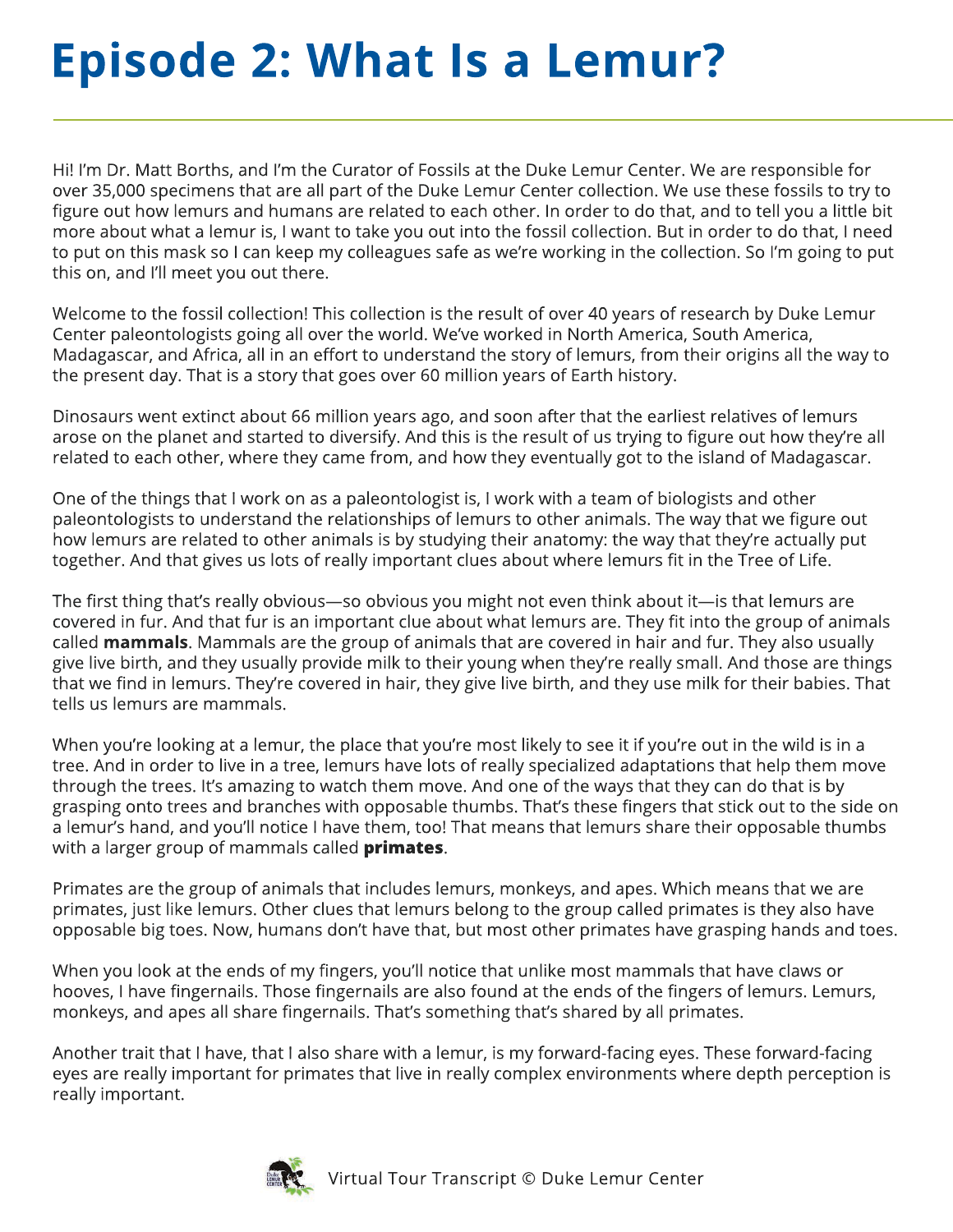Now there are a couple of traits when we look at a lemur that we *don't* find in all other primates. For instance, when we look that the foot of a lemur, they have nails on all of their toes, just like we do, except for one. They have one claw. And that claw is on their index toe, and it's called a grooming claw. The grooming claw does exactly what it sounds like. They use it for kind of scratching and moving through their fur. That claw is something that is found, actually, on the feet of other primates that don't live in Madagascar. Those primates include lorises and galagoes. Galagoes and lorises are found in mainland Africa and they're also found in parts of Asia. Those animals are all part of a group called **strepsirrhines**.

Strepsirrhine means "curled nose." And that's because when you look at the end of the nose of a lemur—or a galago or a loris—they all have this kind of long wet nose. It's like a dog's nose. That's something that's only found in a group of primates called strepsirrhines. And so strepsirrhines get their name from their wet noses. And also that wet nose goes with this long snout that lemurs have. That gives lemurs a really, really powerful sense of smell, and a lot of research that we've done at the Lemur Center has explored how good that sense of smell really is.

Lemurs have what's called a toothcomb. A toothcomb is really just the front teeth in the lemur: The incisors and the canine on their lower teeth are all kind of smashed together into this thing that they use to actually groom their fur. So "toothcomb" is a really good name for this structure, which they use to kind of fluff their fur and clean themselves. That toothcomb is also found in galagoes and lorises. So, it's another strepsirrhine trait that tells us that lemurs are part of this larger group of primates.

One of the things that you can do during your tour is to pay attention to the traits that you can see that identify lemurs as strepsirrhines, as primates, and as mammals. If you make those kinds of observations, then you are a lemur scientist and a paleontologist.

Because we find lemurs in Madagascar, you might wonder how they got there. Madagascar is an island— the fourth largest island in the world—that's off the coast of Africa. The relatives of lemurs are found in mainland Africa, and they are descended from primates that go all the way back to the beginning of the Age of Mammals, soon after the extinction of dinosaurs.

The earliest lemur-like primates are found, actually, in North America, and in Europe, and in Asia. Eventually those lemur-like primates got to Africa and then from Africa they crossed the Mozambique Channel to Madagascar.

A long, long time ago, Madagascar was actually connected to mainland Africa, but that was back during the time of the dinosaurs—long before lemurs and other primates arrived on the scene. So the ancestors of lemurs had to cross that gap. The way that we think they did that is by rafting on **natural rafts**.

A natural raft is something that we still observe in the oceans today. People out in the middle of the Atlantic Ocean or the Indian Ocean will notice these big rafts that are basically made out of trees and branches and soil that have ripped off the banks, usually of rivers during high storm or flooding events. And those have actually been observed with animals drifting on these natural rafts. These animals, things like rodents and even primates, have been observed in these natural rafts in the middle of the ocean.

What scientists think happened is, tens of millions of years ago, a group of primates from mainland Africa that were probably—that were related—to things like galagoes and lorises, so some kind of strepsirrhine, was on a natural raft. That natural raft drifted across the Mozambique Channel, and eventually those poor strepsirrhines got off of the raft and colonized Madagascar. We don't know how often that happened, but it wasn't a very common event—it doesn't happen very often today—but over the course of millions of years, eventually there was a group of primates large enough to kind of radiate; and that radiation, or diversification, on the island has given us the spectacular diversity of lemurs that we see in Madagascar today. Over 100 species of lemur live in Madagascar.